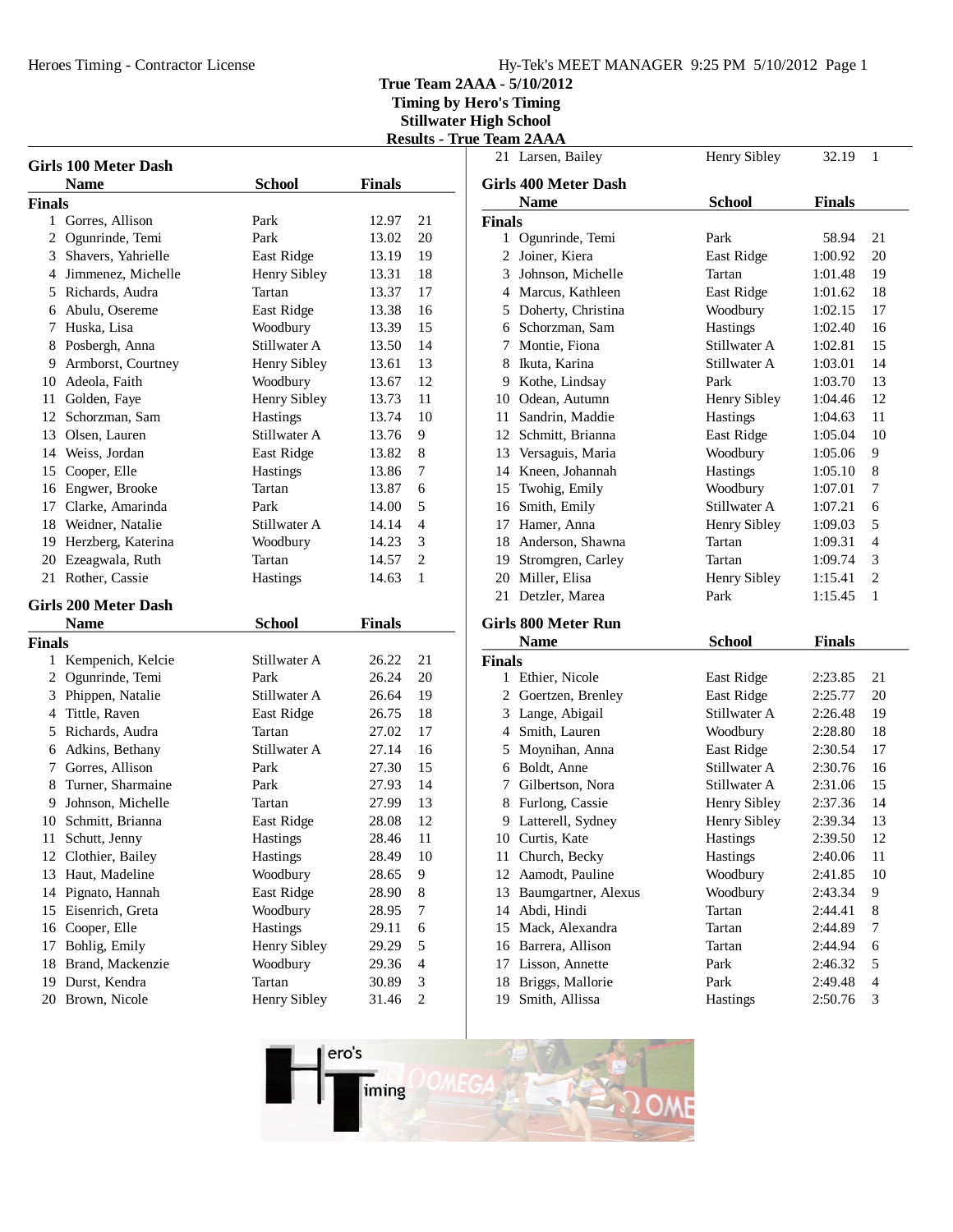Heroes Timing - Contractor License

**True Team 2AAA - 5/10/2012**

**Timing by Hero's Timing Results - True Team 2AAA**<br>Results - Team 2AAA

|               |                                     |               |               |                | <b>Stillwater High School</b>  |
|---------------|-------------------------------------|---------------|---------------|----------------|--------------------------------|
|               |                                     |               |               |                | <b>Results - True Team 2AA</b> |
|               | Finals  (Girls 800 Meter Run)       |               |               |                | 17 Dunla                       |
|               | <b>Name</b>                         | <b>School</b> | <b>Finals</b> |                | 18<br>Joyce                    |
|               | 20 Restemayer, Anna                 | Henry Sibley  | 2:54.14       | $\mathfrak{2}$ | 19 Froeh                       |
|               | 21 Figlmiller, Ellyn                | Park          | 2:54.69       | 1              | 20 Engst                       |
|               | Girls 1600 Meter Run                |               |               |                | 21 Fultz,                      |
|               | <b>Name</b>                         | <b>School</b> | <b>Finals</b> |                | <b>Girls 100 1</b>             |
| <b>Finals</b> |                                     |               |               |                | Nam                            |
|               | 1 Sorensen, Shaelyn                 | Tartan        | 5:18.15       | 21             | <b>Finals</b>                  |
|               | 2 Nolby, Erika                      | Tartan        | 5:19.34       | 20             | 1 Hunte                        |
|               | 3 Morley, Maria                     | Stillwater A  | 5:19.44       | 19             | 2 Litch                        |
|               | 4 Ness, Bailey                      | East Ridge    | 5:40.31       | 18             | 3<br>Joiner                    |
|               | 5 Lampright, Lauren                 | Stillwater A  | 5:48.55       | 17             | 4 Malm                         |
|               | 6 Beech, Haley                      | Stillwater A  | 5:48.97       | 16             | 5 Peters                       |
|               | 7 Besser, Therese                   | East Ridge    | 5:49.26       | 15             | Cress<br>6                     |
|               | 8 Ihns, Courtney                    | East Ridge    | 5:49.54       | 14             | 7<br>Versa                     |
|               | 9 Strandberg, Bri                   | Hastings      | 5:53.48       | 13             | 8 Floys                        |
|               | 10 Anderson, Brooke                 | Park          | 5:58.58       | 12             | 9 Rober                        |
|               | 11 Baumgartner, Alexus              | Woodbury      | 6:02.83       | 11             | 10<br><b>Bank</b>              |
|               | 12 Allie, Shannon                   | Henry Sibley  | 6:05.89       | 10             | 11<br>Odea                     |
|               | 13 Neu, Ainslee                     | Woodbury      | 6:09.11       | 9              | 12 Labro                       |
|               | 14 Lance, Lesley                    | Woodbury      | 6:13.90       | 8              | 13 Utech                       |
|               | 15 Lundblad, Cassidee               | Tartan        | 6:14.74       | 7              | 14 Brook                       |
|               | 16 Segura, Kelly                    | Henry Sibley  | 6:16.30       | 6              | 15 Nolar                       |
|               | 17 Lisson, Annette                  | Park          | 6:20.32       | 5              | 16 Gettin                      |
|               | 18 Nolan, Marissa                   | Hastings      | 6:26.58       | $\overline{4}$ | 17 Wistl                       |
|               | 19 England, Makaila                 | Hastings      | 6:44.21       | 3              | 18 Norla                       |
|               | 20 Figlmiller, Ellyn                | Park          | 6:47.87       | 2              | 19 Feied                       |
|               | 21 Meyer, Georgia                   | Henry Sibley  | 6:56.28       | 1              | 20 Mille                       |
|               |                                     |               |               |                | 21 North                       |
|               | Girls 3200 Meter Run<br><b>Name</b> | <b>School</b> | <b>Finals</b> |                | <b>Girls 300 1</b>             |
| <b>Finals</b> |                                     |               |               |                | <b>Nam</b>                     |
|               | 1 Betz, Emily                       | East Ridge    | 11:30.82      | 21             | <b>Finals</b>                  |
|               | 2 Nolby, Erika                      | Tartan        | 11:31.22      | 20             | 1 Husk                         |
|               | 3 Palony, Kendal                    | Tartan        | 11:33.20      | 19             | 2 Gram                         |
|               | 4 Pratt, Cassie                     | Stillwater A  | 11:35.44      | 18             | 3 Peters                       |
|               | 5 Purtell, Elizabeth                | East Ridge    | 11:45.66      | 17             | 4 Hunte                        |
|               | 6 Colvin, Larissa                   | Stillwater A  | 11:49.60      | 16             | Roma<br>5                      |
| 7             | Morisette, Kayla                    | Tartan        | 11:52.20      | 15             | Joiner<br>6                    |
|               | 8 Melachuri, Manasa                 | Woodbury      | 11:52.66      | 14             | Floys<br>7                     |
| 9             | Anderson, Cameron                   | Park          | 12:20.26      | 13             | Griffi<br>8                    |
|               | 10 Weaver, Megan                    | Stillwater A  | 12:32.79      | 12             | Cress<br>9                     |
| 11            | Olsen, Alicia                       | Henry Sibley  | 12:42.42      | 11             | Conzo<br>10                    |
| 12            | Jackson, Taylor                     | East Ridge    | 12:43.37      | 10             | Utech<br>11                    |
| 13            | Schulte, Rebekah                    | Park          | 12:58.95      | 9              | 12<br>Ryan,                    |
| 14            | Engel, Nicole                       | Henry Sibley  | 13:01.15      | 8              | 13 Risch                       |
|               | 15 Lund, Olivia                     | Woodbury      | 13:32.63      | 7              | 14 Wass                        |
|               | 16 Anderson, Brooke                 | Park          | 13:42.37      | 6              | 15<br><b>Brass</b>             |
|               |                                     |               |               |                |                                |

|        | 1eain <i>2</i> AAA             |               |               |                          |
|--------|--------------------------------|---------------|---------------|--------------------------|
|        | 17 Dunlap, Paris               | Henry Sibley  | 14:12.29      | 5                        |
| 18     | Joyce, Caroline                | Woodbury      | 14:18.29      | 4                        |
|        | 19 Froehling, Nicole           | Hastings      | 14:50.84      | 3                        |
|        | 20 Engstrom, Taylor            | Hastings      | 14:54.07      | $\overline{c}$           |
|        | 21 Fultz, Savannah             | Hastings      | 15:05.96      | $\mathbf{1}$             |
|        | <b>Girls 100 Meter Hurdles</b> |               |               |                          |
|        | <b>Name</b>                    | <b>School</b> | <b>Finals</b> |                          |
| Finals |                                |               |               |                          |
| 1      | Hunter, Brooke                 | Stillwater A  | 16.31         | 21                       |
|        | 2 Litchy, Shelby               | Stillwater A  | 16.80         | 20                       |
| 3      | Joiner, Karina                 | East Ridge    | 16.87         | 19                       |
|        | 4 Malmgren, Taylor             | Woodbury      | 17.00         | 18                       |
|        | 5 Peterson, Cecelia            | Stillwater A  | 17.27         | 17                       |
|        | 6 Cress, Ruth                  | East Ridge    | 17.46         | 16                       |
|        | 7 Versaguis, Maria             | Woodbury      | 17.67         | 15                       |
| 8      | Floysand, Katelyn              | Park          | 17.73         | 14                       |
| 9      | Roberts, Nikkol                | Woodbury      | 18.01         | 13                       |
|        | 10 Banks, Karen                | Park          | 18.11         | 12                       |
| 11     | Odean, Autumn                  | Henry Sibley  | 18.20         | 11                       |
|        | 12 Labrosse, Sarah             | Park          | 18.49         | 10                       |
|        | 13 Utecht, Gretta              | Hastings      | 18.51         | 9                        |
|        | 14 Brooks, Rachel              | Tartan        | 18.62         | 8                        |
|        | 15 Nolan, Allie                | Hastings      | 18.74         | 7                        |
|        | 16 Getting, Ashley             | Hastings      | 19.35         | 6                        |
|        | 17 Wistl, Molly                | Tartan        | 19.91         | 5                        |
| 18     | Norlander, Tiffany             | East Ridge    | 20.60         | $\overline{\mathcal{L}}$ |
|        | 19 Feiedmann, Michelle         | Henry Sibley  | 21.20         | 3                        |
|        | 20 Miller, Elisa               | Henry Sibley  | 21.91         | $\mathbf{2}$             |
| 21     | Northouse, Katherine           | Tartan        | 23.07         | $\mathbf{1}$             |
|        | <b>Girls 300 Meter Hurdles</b> |               |               |                          |
|        | <b>Name</b>                    | <b>School</b> | <b>Finals</b> |                          |
| Finals |                                |               |               |                          |
|        | 1 Huska, Lisa                  | Woodbury      | 46.78         | 21                       |
|        | 2 Gramer, Sandra               | East Ridge    | 48.94         | 20                       |
|        | 3 Peterson, Cecelia            | Stillwater A  | 49.37         | 19                       |
|        | 4 Hunter, Brooke               | Stillwater A  | 49.59         | 18                       |
|        | 5 Roman, Devan                 | Woodbury      | 49.93         | 17                       |
|        | 6 Joiner, Karina               | East Ridge    | 49.98         | 16                       |
| 7      | Floysand, Katelyn              | Park          | 50.88         | 15                       |
| 8      | Griffin, Jessica               | Woodbury      | 51.27         | 14                       |
|        | 9 Cress, Ruth                  | East Ridge    | 51.86         | 13                       |
|        | 10 Conzemius, Jenna            | Hastings      | 52.32         | 12                       |
| 11     | Utecht, Gretta                 | Hastings      | 52.43         | 11                       |
| 12     | Ryan, Casey                    | Park          | 54.78         | 10                       |
| 13     | Risch, Jessica                 | Hastings      | 55.35         | 9                        |
| 14     | Wassweiler, Martha             | Henry Sibley  | 56.36         | 8                        |
| 15     | Brass, Kelly                   | Tartan        | 56.80         | 7                        |
|        |                                |               |               |                          |

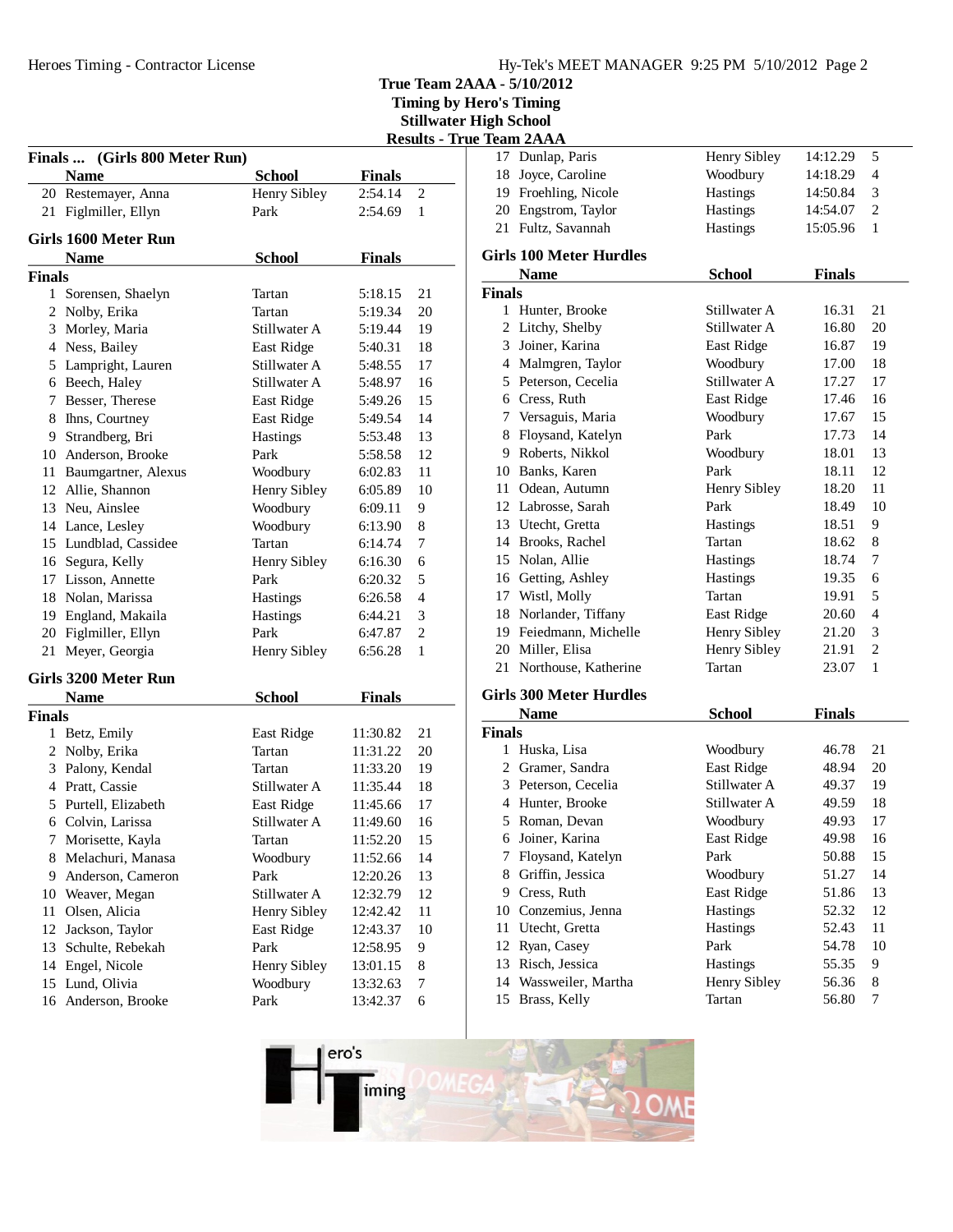**Timing by Hero's Timing Stillwater High School**

| $5.00$ $\mu$ $\mu$ $\mu$ $\mu$ $\mu$ $\sigma$ $\sigma$ |  |  |  |  |
|--------------------------------------------------------|--|--|--|--|
| <b>Results - True Team 2AAA</b>                        |  |  |  |  |

| <b>Finals</b> | (Girls 300 Meter Hurdles) |               |               |    |
|---------------|---------------------------|---------------|---------------|----|
|               | Name                      | <b>School</b> | <b>Finals</b> |    |
|               | 16 Fitzgerald, Gabrielle  | Park          | 57.23         | 6  |
|               | 17 Wistl, Molly           | Tartan        | 57.64         | 5  |
|               | 18 Feiedmann, Michelle    | Henry Sibley  | 58.35         | 4  |
|               | 19 Larsen, Bailey         | Henry Sibley  | 58.84         | 3  |
|               | 20 Brooks, Rachel         | Tartan        | 59.88         | 2  |
|               | --- Litchy, Shelby        | Stillwater A  | <b>DNF</b>    |    |
|               | Girls 4x100 Meter Relay   |               |               |    |
|               | Team                      | <b>Relay</b>  | <b>Finals</b> |    |
| <b>Finals</b> |                           |               |               |    |
| $\mathbf{1}$  | Stillwater Area           |               | 50.21         | 28 |
|               | 2 Park                    |               | 51.26         | 24 |
|               | 3 Henry Sibley            |               | 51.69         | 20 |
|               | 4 Woodbury                |               | 51.80         | 16 |
|               | 5 Tartan                  |               | 53.41         | 12 |
|               | 6 Hastings                |               | 55.02         | 8  |
| ---           | East Ridge                |               | DO            |    |
|               | Girls 4x200 Meter Relay   |               |               |    |
|               | Team                      | <b>Relay</b>  | <b>Finals</b> |    |
| <b>Finals</b> |                           |               |               |    |
|               | 1 East Ridge              |               | 1:47.36       | 28 |
| 2             | Tartan                    |               | 1:49.18       | 24 |
|               | 3 Hastings                |               | 1:51.98       | 20 |
|               | 4 Woodbury                |               | 1:53.04       | 16 |
|               | 5 Park                    |               | 1:54.47       | 12 |
|               | 6 Henry Sibley            |               | 1:57.09       | 8  |
| ---           | Stillwater Area           |               | DQ            |    |
|               | Girls 4x400 Meter Relay   |               |               |    |
|               | <b>Team</b>               | <b>Relay</b>  | <b>Finals</b> |    |
| <b>Finals</b> |                           |               |               |    |
| 1             | Stillwater Area           |               | 3:59.81       | 28 |
|               | 2 East Ridge              |               | 4:02.89       | 24 |
|               | 3 Woodbury                |               | 4:11.78       | 20 |
|               | 4 Park                    |               | 4:22.62       | 16 |
|               | 5 Hastings                |               | 4:23.13       | 12 |
|               | 6 Henry Sibley            |               | 4:29.31       | 8  |
| 7             | Tartan                    |               | 4:43.61       | 4  |
|               | Girls 4x800 Meter Relay   |               |               |    |
|               | Team                      | <b>Relay</b>  | <b>Finals</b> |    |
| <b>Finals</b> |                           |               |               |    |
| 1             | East Ridge                |               | 9:47.96       | 28 |
| 2             | Woodbury                  |               | 9:54.13       | 24 |
| 3             | Stillwater Area           |               | 9:56.31       | 20 |
|               | 4 Park                    |               | 10:38.73      | 16 |

|               | <b>Team ZAAA</b>        |               |               |        |
|---------------|-------------------------|---------------|---------------|--------|
|               | 5 Henry Sibley          |               | 10:40.15      | 12     |
|               | 6 Hastings              |               | 11:02.88      | 8      |
| 7             | Tartan                  |               | 11:05.28      | 4      |
|               | <b>Girls High Jump</b>  |               |               |        |
|               | <b>Name</b>             | <b>School</b> | <b>Finals</b> |        |
| <b>Finals</b> |                         |               |               |        |
|               | 1 Kempenich, Kelcie     | Stillwater A  | 4-10.00       | 20.5   |
| 1             | Richards, Audra         | Tartan        | 4-10.00       | 20.5   |
|               | 3 Hollar, Nicole        | Hastings      | 4-10.00       | 19     |
|               | 4 Johnson, Laura        | East Ridge    | 4-10.00       | 17.5   |
|               | 4 Ighovojah, Wakpor     | Woodbury      | $4 - 10.00$   | 17.5   |
|               | 6 Doerr, Alicia         | Stillwater A  | 4-08.00       | 16     |
|               | 7 Adkins, Skyler        | Stillwater A  | 4-08.00       | 14.5   |
|               | 7 Malmgren, Taylor      | Woodbury      | 4-08.00       | 14.5   |
|               | 9 Greeder, McKenzie     | Park          | 4-08.00       | 13     |
|               | 10 Laabs, Nicole        | Park          | 4-06.00       | 10.5   |
|               | 10 Olsen, Alicia        | Henry Sibley  | 4-06.00       | 10.5   |
|               | 10 Weiss, Jordan        | East Ridge    | 4-06.00       | 10.5   |
|               | 10 Kneen, Johannah      | Hastings      | 4-06.00       | 10.5   |
|               | 14 Curtis, Kate         | Hastings      | 4-06.00       | 6.5    |
|               | 14 Roberts, Nikkol      | Woodbury      | 4-06.00       | 6.5    |
|               | 14 Boyle, Carly         | Tartan        | 4-06.00       | 6.5    |
|               | 14 Zurn, McKay          | Park          | 4-06.00       | 6.5    |
|               | 18 Jackson, Jordan      | Tartan        | 4-06.00       | 4      |
|               | 19 Marcus, Kathleen     | East Ridge    | 4-04.00       | 3      |
|               | 20 Novitzki, Maddie     | Henry Sibley  | 4-00.00       | 1.5    |
|               | 20 Armborst, Courtney   | Henry Sibley  | 4-00.00       | 1.5    |
|               | <b>Girls Pole Vault</b> |               |               |        |
|               | <b>Name</b>             | <b>School</b> | <b>Finals</b> |        |
| <b>Finals</b> |                         |               |               |        |
|               | 1 Posbergh, Anna        | Stillwater A  | 10-06.00      | 21     |
|               | 2 Holmberg, Alex        | Stillwater A  | 10-00.00      | 20     |
|               | 3 Doerr, Alicia         | Stillwater A  | 9-00.00       | 19     |
|               | 4 Press, Sara           | East Ridge    | 8-06.00       | 17.5   |
|               | 4 Albrecht, Diana       | Tartan        | 8-06.00       | 17.5   |
| 6             | Robinette, Leah         | East Ridge    | 8-06.00       | 16     |
| 7             | Johnson, Michelle       | Tartan        | 8-06.00       | 15     |
| 8             | Bresnahan, Megan        | Park          | 8-06.00       | 13.5   |
| 8             | Greeder, McKenzie       | Park          | 8-06.00       | 13.5   |
| 10            | Smith, Allissa          | Hastings      | 8-00.00       | 12     |
| 11            | Hamer, Anna             | Henry Sibley  | 8-00.00       | 11     |
| 12            | Roman, Kyla             | Woodbury      | 7-06.00       | 10     |
| 13            | Detzler, Marea          | Park          | 7-06.00       | 9      |
|               | 14 Larsen, Bailey       | Henry Sibley  | 7-00.00       | 8      |
|               | 15 Malmgren, Taylor     | Woodbury      | 7-00.00       | $\tau$ |

16 Joy, AnnTreesa<br>East Ridge 6-00.00 5 16 Carlson, Maddie Hastings 6-00.00 5

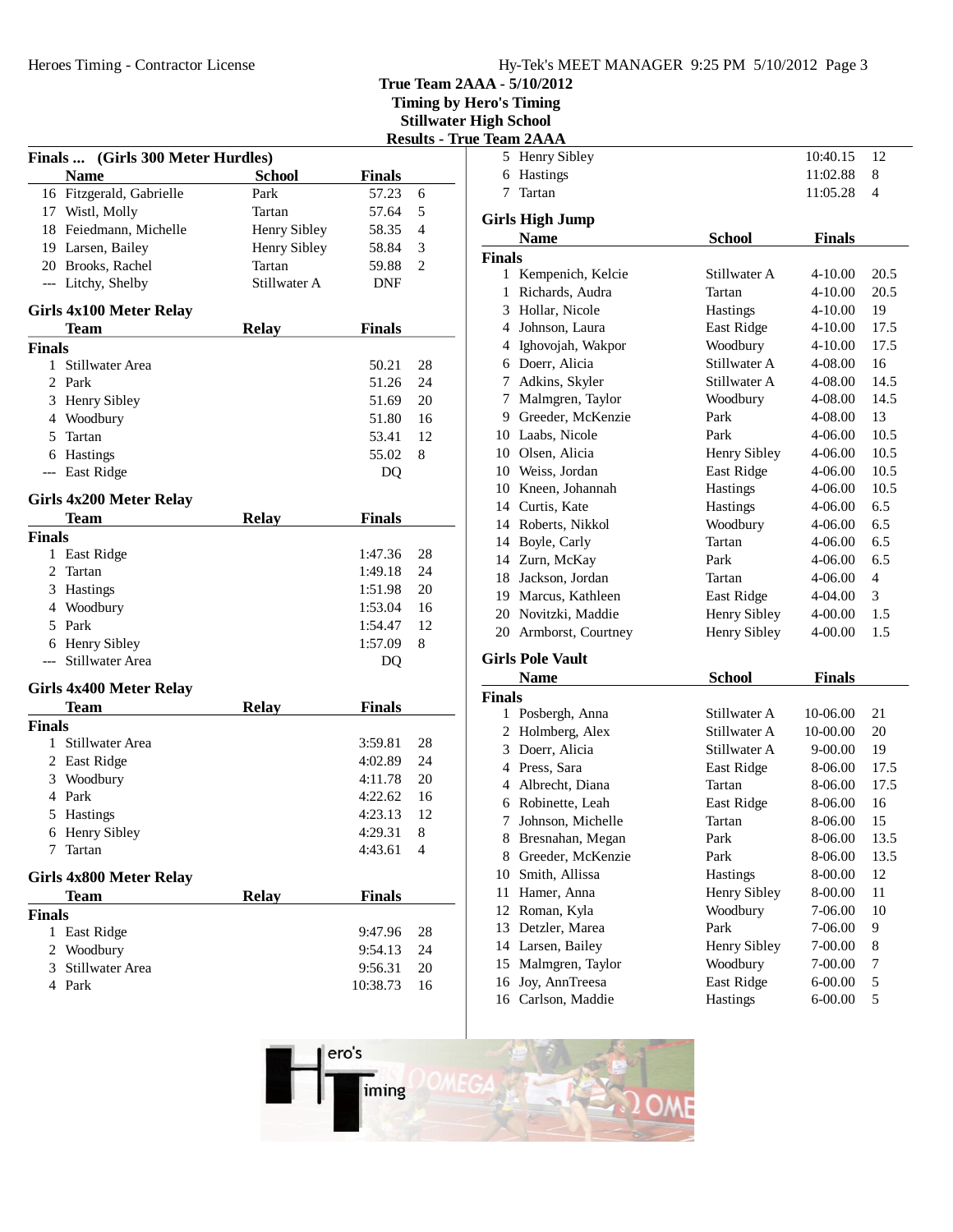Heroes Timing - Contractor License

**True Team 2AAA - 5/10/2012**

**Timing by Hero's Timing**

**Stillwater High School**

|               |                                       |               |               |     | <b>Results - True Team 2AAA</b> |                      |
|---------------|---------------------------------------|---------------|---------------|-----|---------------------------------|----------------------|
|               | Finals  (Girls Pole Vault)            |               |               |     |                                 | 15 Smith, 7          |
|               | <b>Name</b>                           | <b>School</b> | <b>Finals</b> |     |                                 | 16 Hamer,            |
|               | 16 Barrera, Carolyn                   | Tartan        | 6-00.00       | 5   |                                 | 17 Mahowa            |
|               | 19 Ruedy, Kit                         | Hastings      | 6-00.00       | 3   |                                 | 18 Detzler,          |
|               | --- Wassweiler, Martha                | Henry Sibley  | NH            |     |                                 | 19 Boyle, C          |
|               | --- Lund, Olivia                      | Woodbury      | NH            |     |                                 | 20 Brown,            |
|               |                                       |               |               |     |                                 | 21 Mennsse           |
|               | <b>Girls Long Jump</b><br><b>Name</b> | <b>School</b> | <b>Finals</b> |     |                                 | <b>Girls Shot Pt</b> |
| <b>Finals</b> |                                       |               |               |     |                                 | <b>Name</b>          |
|               | 1 Posbergh, Anna                      | Stillwater A  | 17-10.50      | 21  | <b>Finals</b>                   |                      |
|               | 2 Doerr, Alicia                       | Stillwater A  | 17-06.75      | 20  |                                 | 1 Brooks,            |
|               | 3 Ikuta, Karina                       | Stillwater A  | 17-06.00      | 19  |                                 | 2 Rock, A            |
|               | 4 Ickstadt, Alicia                    | East Ridge    | 16-08.00      | 18  |                                 | 3 Thomps             |
|               | 5 Herzberg, Katerina                  | Woodbury      | 16-03.00      | 17  |                                 | 4 Brown,             |
|               | 6 Golden, Faye                        | Henry Sibley  | 16-00.50      | 16  |                                 | 5 Martin,            |
|               | 7 Schmitt, Brianna                    | East Ridge    | 15-08.50      | 15  | 6                               | Ogunrin              |
|               | 8 Gorres, Allison                     | Park          | 15-08.25      | 14  |                                 | 7 Colemar            |
|               |                                       |               |               |     |                                 | 8 Alston,            |
|               | 9 Munkelwitz, Kelly                   | Henry Sibley  | 15-01.50      | 13  |                                 | 9 Schwart            |
|               | 10 Pignato, Hannah                    | East Ridge    | 15-00.50      | 12  |                                 |                      |
| 11 -          | Kopp, Kaylee                          | Hastings      | 14-10.50      | 11  |                                 | 10 Hesse, F          |
|               | 12 Eisenrich, Greta                   | Woodbury      | 14-09.25      | 9.5 |                                 | 11 Waibel,           |
|               | 12 Winkelman, Karina                  | Woodbury      | 14-09.25      | 9.5 |                                 | 12 Becker,           |
|               | 14 Bresnahan, Megan                   | Park          | 14-08.25      | 8   |                                 | 13 Halbur,           |
|               | 15 Bohlig, Emily                      | Henry Sibley  | 14-06.50      | 7   | 14                              | Sorg, Ga             |
|               | 16 Clothier, Bailey                   | Hastings      | 14-06.00      | 6   |                                 | 15 Hinders           |
|               | 17 Elbert, Ta'Kendra                  | Tartan        | 14-04.75      | 5   |                                 | 16 Sell, Asl         |
|               | 18 Smith, Taylor                      | Park          | 13-07.00      | 4   |                                 | 16 Sievert,          |
|               | 19 Utecht, Gretta                     | Hastings      | 13-03.50      | 3   |                                 | 18 Perryma           |
|               | 20 Boyle, Carly                       | Tartan        | 12-10.00      | 2   | 19                              | Ogiamie              |
|               | --- Ezeagwala, Ruth                   | Tartan        | ND            |     |                                 | 20 Norland           |
|               | <b>Girls Triple Jump</b>              |               |               |     |                                 | <b>Girls Discus</b>  |
|               | <b>Name</b>                           | <b>School</b> | <b>Finals</b> |     |                                 | <b>Name</b>          |
| <b>Finals</b> |                                       |               |               |     | <b>Finals</b>                   |                      |
|               | 1 Amos, Rachel                        | Stillwater A  | 34-08.00      | 21  |                                 | 1 Rock, A            |
|               | 2 Herzberg, Katerina                  | Woodbury      | 34-00.75      | 20  |                                 | 2 Thomps             |
|               | 3 Haut, Madeline                      | Woodbury      | 33-10.25      | 19  |                                 | 3 Martin,            |
|               | 4 Ethier, Nicole                      | East Ridge    | 33-09.00      | 18  |                                 | 4 Brooks,            |
| 5             | Hunter, Brooke                        | Stillwater A  | 33-03.50      | 17  | 5.                              | Halbur,              |
|               | 6 Elbert, Ta'Kendra                   | Tartan        | 32-07.00      | 16  | 6                               | Alston,              |
| 7             | Adkins, Skyler                        | Stillwater A  | 32-06.00      | 15  | 7                               | Brown,               |
| 8             | Bresnahan, Megan                      | Park          | 31-00.50      | 14  | 8                               | Schwart              |
|               | 9 Bialka, Emily                       | East Ridge    | 31-00.00      | 13  | 9                               | Zurn, M              |
| 10            | Winkelman, Karina                     | Woodbury      | 30-10.75      | 12  | 10                              | Weidner              |
| 11            | Hollar, Nicole                        | Hastings      | 30-06.50      | 11  | 11                              | Berube,              |
| 12            | Barrera, Carolyn                      | Tartan        | 30-02.00      | 10  | 12                              | Crain, A             |
| 13            | Kopp, Kaylee                          | Hastings      | 30-00.75      | 9   | 13                              | Hinders              |
| 14            | Koudelka, Katelin                     | Hastings      | 28-11.50      | 8   |                                 | 14 Norland           |
|               |                                       |               |               |     |                                 |                      |

|               | 1eaiil <i>2</i> AAA       |               |               |                |
|---------------|---------------------------|---------------|---------------|----------------|
|               | 15 Smith, Taylor          | Park          | 28-10.75      | $\tau$         |
|               | 16 Hamer, Anna            | Henry Sibley  | 28-08.00      | 6              |
|               | 17 Mahowald, Shannon      | East Ridge    | 28-05.00      | 5              |
|               | 18 Detzler, Marea         | Park          | 28-01.75      | $\overline{4}$ |
|               | 19 Boyle, Carly           | Tartan        | 27-09.75      | 3              |
|               | 20 Brown, Nicole          | Henry Sibley  | 26-10.50      | 2              |
|               | 21 Mennssen, Katie        | Henry Sibley  | 26-07.75      | 1              |
|               | <b>Girls Shot Put</b>     |               |               |                |
|               | <b>Name</b>               | <b>School</b> | <b>Finals</b> |                |
| <b>Finals</b> |                           |               |               |                |
| $\mathbf{1}$  | Brooks, Rachel            | Tartan        | 34-03.00      | 21             |
|               | 2 Rock, Allyson           | Woodbury      | 33-09.00      | 20             |
|               | 3 Thompson, Ashley        | Tartan        | 33-07.00      | 19             |
|               | 4 Brown, Nicollette       | East Ridge    | 33-06.00      | 18             |
|               | 5 Martin, Hanah           | Hastings      | 32-08.00      | 17             |
|               | 6 Ogunrinde, Temi         | Park          | 32-05.50      | 16             |
|               | 7 Coleman, Dayshia        | Stillwater A  | 31-11.75      | 15             |
|               | 8 Alston, Olivia          | Woodbury      | 30-11.50      | 14             |
|               | 9 Schwartz, Hannah        | Park          | 30-11.25      | 13             |
|               | 10 Hesse, Ruth            | Henry Sibley  | 29-02.50      | 12             |
|               | 11 Waibel, Melanie        | Hastings      | 28-11.75      | 11             |
|               | 12 Becker, Paige          | Stillwater A  | 28-07.25      | 10             |
|               | 13 Halbur, Brianne        | East Ridge    | 28-05.00      | 9              |
|               | 14 Sorg, Gabriella        | Hastings      | 28-04.50      | 8              |
|               | 15 Hinderscheid, Sierra   | Henry Sibley  | 27-03.50      | 7              |
|               | 16 Sell, Ashley           | Tartan        | 25-11.25      | 5.5            |
|               | 16 Sievert, Kelsey        | Stillwater A  | 25-11.25      | 5.5            |
|               | 18 Perryman, Taylor       | Park          | 25-09.50      | $\overline{4}$ |
|               | 19 Ogiamien, Kelly        | Woodbury      | 25-07.00      | 3              |
|               | 20 Norlander, Tiffany     | East Ridge    | 25-03.00      | 2              |
|               | <b>Girls Discus Throw</b> |               |               |                |
|               | <b>Name</b>               | <b>School</b> | <b>Finals</b> |                |
| <b>Finals</b> |                           |               |               |                |
|               | 1 Rock, Allyson           | Woodbury      | 107-11        | 21             |
|               | 2 Thompson, Ashley        | Tartan        | 98-05         | 20             |
|               | 3 Martin, Hanah           | Hastings      | 97-09         | 19             |
|               | 4 Brooks, Rachel          | Tartan        | 95-08         | 18             |
|               | 5 Halbur, Brianne         | East Ridge    | 93-00         | 17             |
|               | 6 Alston, Olivia          | Woodbury      | 92-07         | 16             |
| 7             | Brown, Nicollette         | East Ridge    | 90-06         | 15             |
| 8             | Schwartz, Hannah          | Park          | 88-03         | 14             |
| 9.            | Zurn, McKay               | Park          | 87-04         | 13             |
| 10            | Weidner, Madeleine        | Stillwater A  | 87-01         | 12             |
| 11            | Berube, Alea              | Park          | 85-05         | 11             |
| 12            | Crain, Alexandria         | Stillwater A  | 84-05         | 10             |
| 13            | Hinderscheid, Sierra      | Henry Sibley  | 83-07         | 9              |

14 Norlander, Tiffany<br>14 East Ridge 78-11 8

ero's iming  $\Omega$  OM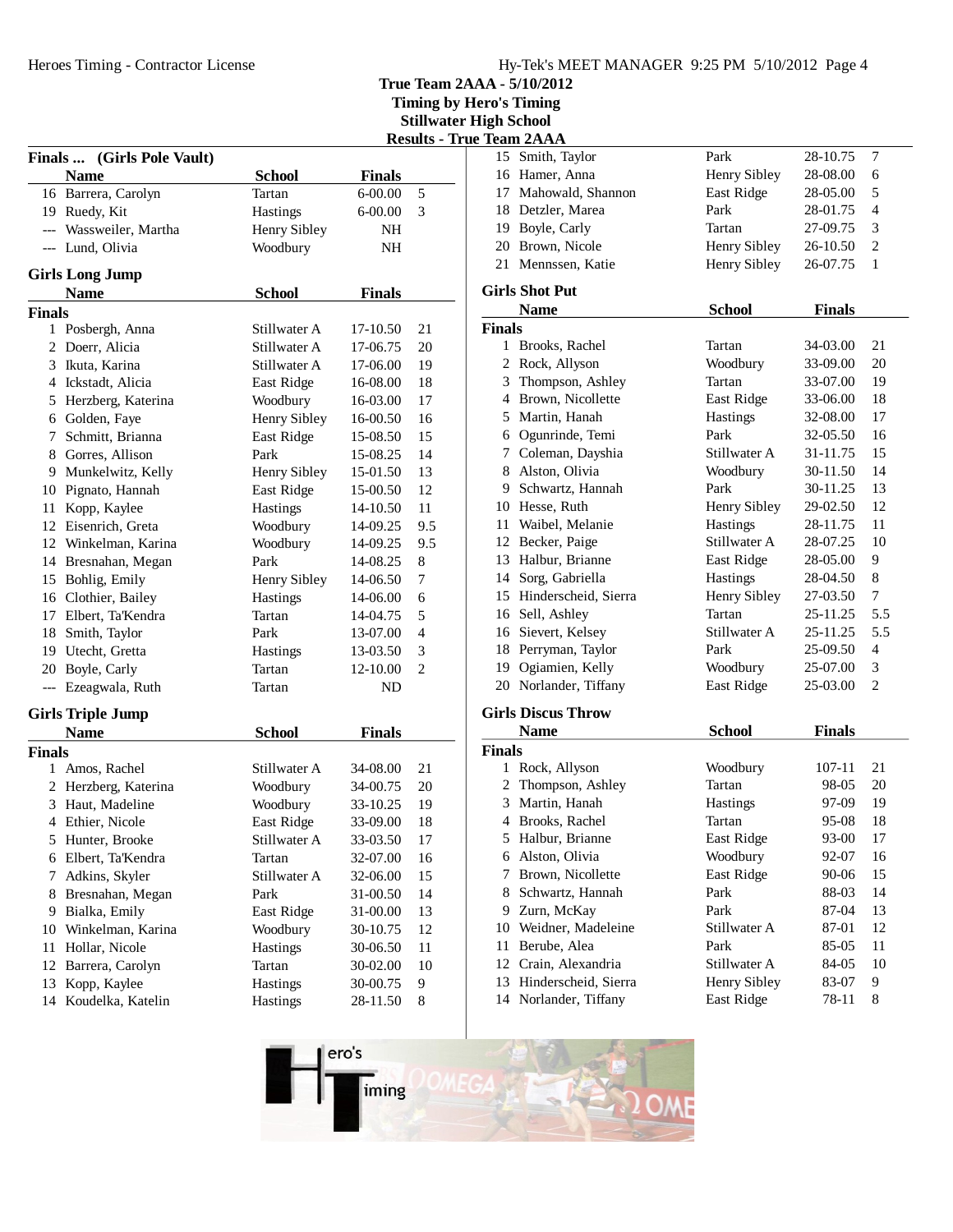**Timing by Hero's Timing**

**Stillwater High School**

|               |                              |               |               | <b>Results - Ti</b> |
|---------------|------------------------------|---------------|---------------|---------------------|
|               | Finals  (Girls Discus Throw) |               |               |                     |
|               | <b>Name</b>                  | <b>School</b> | <b>Finals</b> |                     |
|               | 15 Hesse, Ruth               | Henry Sibley  | 72-00         | 7                   |
|               | 16 Ogiamien, Kelly           | Woodbury      | 71-06         | 6                   |
|               | 17 Church, Becky             | Hastings      | 70-05         | 5                   |
|               | 18 Becker, Paige             | Stillwater A  | 66-07         | $\overline{4}$      |
|               | 19 Waibel, Melanie           | Hastings      | 62-08         | 3                   |
|               | 20 Sell, Ashley              | Tartan        | 59-02         | $\overline{2}$      |
|               | <b>Boys 100 Meter Dash</b>   |               |               |                     |
|               | <b>Name</b>                  | <b>School</b> | <b>Finals</b> |                     |
| <b>Finals</b> |                              |               |               |                     |
|               | 1 Farley, D'Monte            | Park          | 11.27         | 24                  |
|               | 2 Lawrence, Tristen          | Tartan        | 11.45         | 23                  |
|               | 3 Gutierrez, Irving          | Park          | 11.83         | 22                  |
|               | 4 Ogundepo, Oludayo          | East Ridge    | 11.88         | 21                  |
|               | 5 Huerta, Emilio             | East Ridge    | 11.92         | 20                  |
|               | 6 Al-Hameed, Quran           | Woodbury      | 11.94         | 19                  |
|               | 7 Guidera, Connor            | St. Thomas A  | 11.98         | 18                  |
|               | 8 Huerta, Valentin           | East Ridge    | 12.00         | 17                  |
|               | 9 Futrell-McGee, Sean        | Henry Sibley  | 12.01         | 16                  |
|               | 10 Kimmes, Dustin            | Hastings      | 12.04         | 15                  |
|               | 11 Williams, Erroll          | Stillwater A  | 12.04         | 14                  |
|               | 12 Thiets, Jackson           | Stillwater A  | 12.30         | 13                  |
|               |                              |               |               |                     |
|               | 13 O'Leary, Jack             | Henry Sibley  | 12.32         | 12                  |
|               | 14 Burr, Brian               | Hastings      | 12.38         | 11                  |
|               | 15 Taylor, Christopher       | Woodbury      | 12.41         | 10                  |
|               | 16 Ngwesse, Derick           | Tartan        | 12.50         | 9                   |
|               | 17 Stevson, Alex             | St. Thomas A  | 12.52         | 8                   |
|               | 18 Blodgett, Caleb           | Woodbury      | 12.52         | 7                   |
|               | 19 Salazar, Carlos           | Henry Sibley  | 12.55         | 6                   |
|               | 20 Kalkwarf, Stacy           | Tartan        | 12.58         | 5                   |
|               | 21 Tulloch, Brandyn          | Park          | 12.63         | $\overline{4}$      |
|               | 22 Liddell, Michael          | Stillwater A  | 12.65         | 3                   |
|               | 23 Anderson, Cory            | Hastings      | 12.79         | $\mathbf{2}$        |
|               | 24 Tarum, Josh               | St. Thomas A  | 12.82         | 1                   |
|               | <b>Boys 200 Meter Dash</b>   |               |               |                     |
|               | <b>Name</b>                  | <b>School</b> | <b>Finals</b> |                     |
| <b>Finals</b> |                              |               |               |                     |
| 1             | Farley, D'Monte              | Park          | 22.54         | 24                  |
| 2             | Brookins, Keelon             | Tartan        | 22.61         | 23                  |
|               | 3 Ricci, Nate                | Stillwater A  | 22.84         | 22                  |
|               | 4 Roese, Nathan              | East Ridge    | 22.93         | 21                  |
|               | 5 Lawrence, Tristen          | Tartan        | 23.32         | 20                  |
|               | 6 Misukanis, Nick            | St. Thomas A  | 23.50         | 19                  |
|               | 7 Morris, Jarred             | East Ridge    | 23.87         | 18                  |
|               | 8 Schertz, Mitchell          | Stillwater A  | 23.90         | 17                  |
| 9.            | McGeehan, Elijah             | Tartan        | 23.94         | 16                  |
|               |                              |               |               |                     |

|               | rue Team 2AAA              |                     |               |                |
|---------------|----------------------------|---------------------|---------------|----------------|
|               | 10 Olson, Ryan             | Park                | 23.96         | 15             |
| 11-           | Williams-Gorman, Javon     | East Ridge          | 24.00         | 14             |
|               | 12 Burr, Brian             | Hastings            | 24.31         | 13             |
|               | 13 Smith, Zach             | Stillwater A        | 24.51         | 12             |
|               | 14 Taylor, Christopher     | Woodbury            | 24.53         | 11             |
|               | 15 O'Leary, Jack           | <b>Henry Sibley</b> | 24.53         | 10             |
|               | 16 Lawal, Fatai            | Woodbury            | 24.63         | 9              |
|               | 17 Stricker, Michael       | Hastings            | 24.79         | 8              |
|               | 18 Blodgett, Caleb         | Woodbury            | 24.89         | 7              |
|               | 19 Kilgarriff, Sean        | St. Thomas A        | 24.90         | 6              |
|               | 20 Thuente, Joseph         | St. Thomas A        | 25.03         | 5              |
|               | 21 Rosenberger, Alec       | Henry Sibley        | 25.65         | $\overline{4}$ |
|               | 22 McGinnis, Ryan          | Henry Sibley        | 25.80         | 3              |
|               | 23 Simoson, Gabriel        | Park                | 25.92         | $\overline{2}$ |
|               | 24 Anderson, Jake          | Hastings            | 25.94         | $\mathbf{1}$   |
|               | <b>Boys 400 Meter Dash</b> |                     |               |                |
|               | <b>Name</b>                | <b>School</b>       | <b>Finals</b> |                |
| <b>Finals</b> |                            |                     |               |                |
|               | 1 Roese, Nathan            | East Ridge          | 49.98         | 24             |
|               | 2 Day, Makao               | Stillwater A        | 51.28         | 23             |
|               | 3 Waterhouse, Matthew      | Woodbury            | 51.51         | 22             |
|               | 4 McHenry, Josh            | Henry Sibley        | 52.07         | 21             |
|               | 5 Green, Jesse             | Hastings            | 52.27         | 20             |
|               | 6 Linner, Tom              | Stillwater A        | 52.69         | 19             |
|               | 7 Ollrich, August          | <b>East Ridge</b>   | 52.86         | 18             |
|               | 8 Schneeman, Luke          | St. Thomas A        | 53.39         | 17             |
|               | 9 Schertz, Mitchell        | Stillwater A        | 53.62         | 16             |
|               | 10 Prell, James            | Tartan              | 53.77         | 15             |
|               | 11 Becker, Chris           | St. Thomas A        | 53.91         | 14             |
|               | 12 Kilgarriff, Sean        | St. Thomas A        | 55.08         | 13             |
|               | 13 Olson-Holmly, Sol       | Henry Sibley        | 55.38         | 12             |
|               | 14 Stricker, Michael       | Hastings            | 55.49         | 11             |
|               | 15 Astin, Nathaniel        | Park                | 56.22         | 10             |
|               | 16 McNiff, William         | Woodbury            | 56.44         | 9              |
|               | 17 Ukaga, Chukwuemeka      | Woodbury            | 56.48         | $\,8$          |
|               | 18 Manly-Spain, Godfree    | Hastings            | 56.64         | 7              |
|               | 19 Dickson, Austin         | Park                | 57.16         | 6              |
|               | 20 Rosenberger, Alec       | Henry Sibley        | 57.64         | 5              |
|               | 21 Berube, Ethan           | Park                | 57.98         | 4              |
|               | 22 Koy, Kiry               | East Ridge          | 59.31         | 3              |
|               | 23 McGeehan, Dakota        | Tartan              | 59.54         | 2              |
|               | 24 Chevalier, Ryan         | Tartan              | 1:00.87       | 1              |
|               | <b>Boys 800 Meter Run</b>  |                     |               |                |
|               | <b>Name</b>                | <b>School</b>       | <b>Finals</b> |                |
| <b>Finals</b> |                            |                     |               |                |
| 1             | Hall, Wayde                | Stillwater A        | 1:59.39       | 24             |
|               | 2 Bjork, Sean              | Stillwater A        | 2:00.08       | 23             |

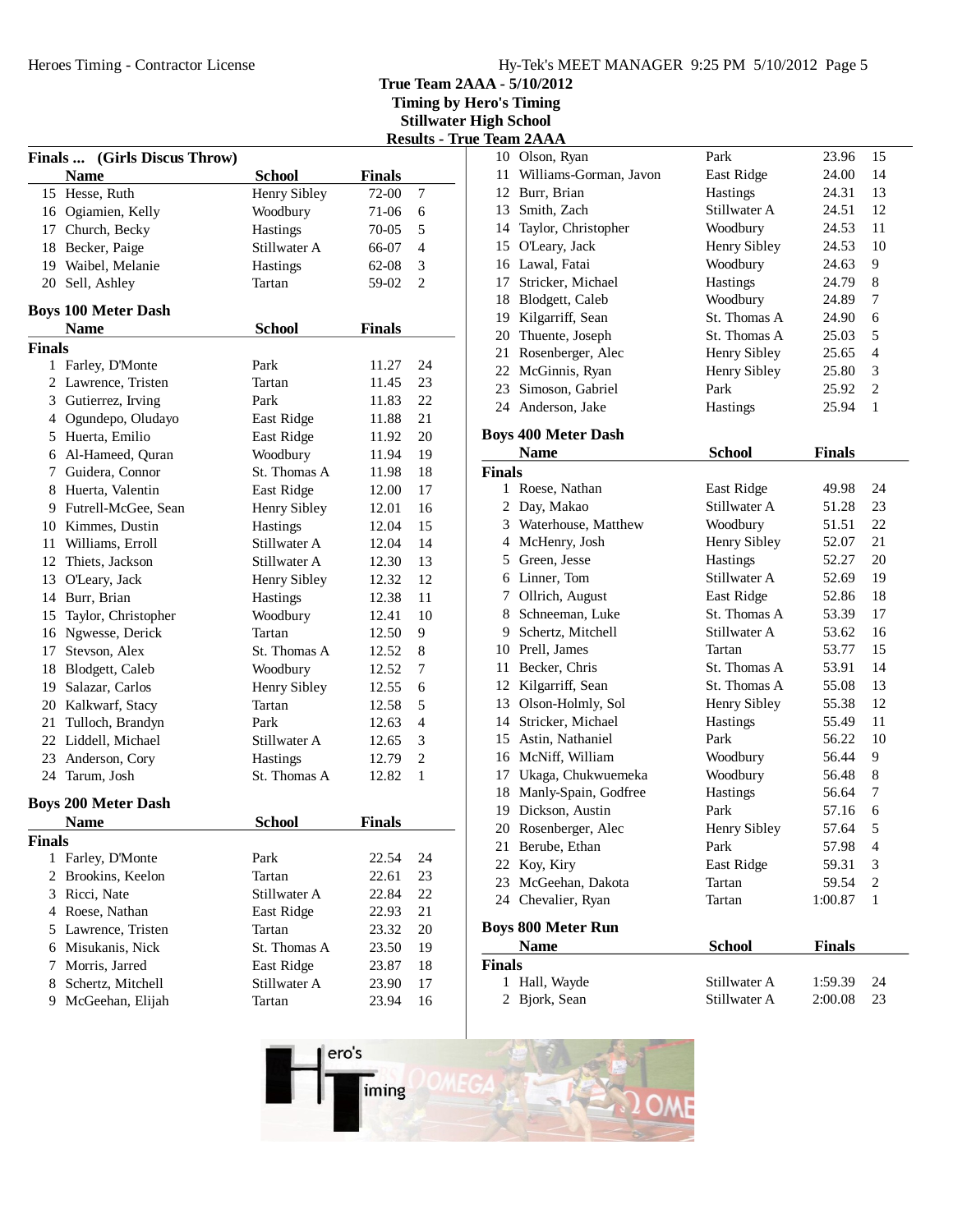**Timing by Hero's Timing Stillwater High School**

|                                 |  | - |  |
|---------------------------------|--|---|--|
| <b>Results - True Team 2AAA</b> |  |   |  |

|        | Finals  (Boys 800 Meter Run)              |                 |               |                |
|--------|-------------------------------------------|-----------------|---------------|----------------|
|        | <b>Name</b>                               | <b>School</b>   | <b>Finals</b> |                |
|        | 3 Linner, Tom                             | Stillwater A    | 2:00.59       | 22             |
|        | 4 Lavick, Stephen                         | Tartan          | 2:07.76       | 21             |
|        | 5 Dosh, Mark                              | Henry Sibley    | 2:07.88       | 20             |
|        | 6 Rhien, Cole                             | Park            | 2:09.04       | 19             |
|        | 7 Larsen, Will                            | Henry Sibley    | 2:09.38       | 18             |
|        | 8 Bollmann, Daniel                        | Tartan          | 2:09.58       | 17             |
|        | 9 Evans, Samuel                           | Woodbury        | 2:10.73       | 16             |
|        | 10 Dalsin, Henry                          | St. Thomas A    | 2:13.16       | 15             |
|        | 11 Adan, Abdi                             | Henry Sibley    | 2:13.37       | 14             |
|        | 12 Rabaey, Joseph                         | Hastings        | 2:13.58       | 13             |
|        | 13 Jessen-Howard, Steven                  | Woodbury        | 2:13.65       | 12             |
|        | 14 Fishbaugher, Cade                      | Park            | 2:16.31       | 11             |
|        | 15 Reuter, Austin                         | Hastings        | 2:16.37       | 10             |
|        | 16 McCabe, Brendan                        | Hastings        | 2:16.72       | 9              |
|        | 17 Storvick, Jeremy                       | Woodbury        | 2:18.95       | 8              |
| 18     | Galligan, Murphy                          | St. Thomas A    | 2:19.30       | 7              |
|        | 19 Astin, Nathaniel                       | Park            | 2:19.90       | 6              |
|        | 20 Korf, Wade                             | Tartan          | 2:20.14       | 5              |
|        | 21 Evanoff, Michael                       | St. Thomas A    | 2:22.11       | $\overline{4}$ |
|        | 22 Freiberg, John                         | East Ridge      | 2:23.62       | 3              |
|        | 23 Gehl, Zachary                          | East Ridge      | 2:25.16       | $\overline{c}$ |
|        | 24 Wondimu, Samuel                        | East Ridge      | 2:27.31       | $\mathbf{1}$   |
|        |                                           |                 |               |                |
|        | <b>Boys 1600 Meter Run</b><br><b>Name</b> | <b>School</b>   | <b>Finals</b> |                |
| Finals |                                           |                 |               |                |
|        | 1 Benning, Zack                           | <b>Hastings</b> | 4:31.23       | 24             |
|        | 2 Aarness, Tayler                         | Stillwater A    | 4:34.72       | 23             |
|        | 3 Krahn, Eli                              | Stillwater A    | 4:36.44       | 22             |
|        | 4 Corcoran, Eric                          | Stillwater A    | 4:36.79       | 21             |
|        | 5 Bonneson, Evan                          | Park            | 4:42.40       | 20             |
|        | 6 Rabaey, Joseph                          | Hastings        | 4:42.74       | 19             |
|        | 7 Farley, Peter                           | St. Thomas A    | 4:48.74       | 18             |
|        | 8 Rhien, Cole                             | Park            | 4:48.88       | 17             |
|        | 9 Human, Lukas                            | Hastings        | 4:49.88       | 16             |
|        | 10 Nofziger, Sam                          | Tartan          | 4:52.61       | 15             |
| 11     | Rosno, Mark                               | Henry Sibley    | 4:52.68       | 14             |
| 12     | Meyer, Sam                                | Henry Sibley    | 4:58.32       | 13             |
| 13     | Lamb, Johnny                              | St. Thomas A    | 4:59.63       | 12             |
| 14     | Liu, Alex                                 | Henry Sibley    | 4:59.92       | 11             |
| 15     | Faller, Roman                             | East Ridge      | 5:00.89       | 10             |
| 16     | Orf, Nathan                               | Woodbury        | 5:03.46       | 9              |
| 17     | Pursley, Jake                             | St. Thomas A    | 5:05.99       | 8              |
| 18     | Strand, Jackson                           | Woodbury        | 5:06.08       | 7              |
| 19     | Gorden, Aaron                             | East Ridge      | 5:08.00       | 6              |
| 20     | Newell, Zachary                           | Park            | 5:08.96       | 5              |
| 21     | Yonkoski, Christian                       | East Ridge      | 5:10.14       | $\overline{4}$ |

| e Ieam ZAAA   |                               |                 |               |                |  |
|---------------|-------------------------------|-----------------|---------------|----------------|--|
|               | 22 McCann, Jack               | Woodbury        | 5:11.95       | 3              |  |
|               | 23 Minder, Ben                | Tartan          | 5:14.93       | 2              |  |
|               | 24 Borchers, Jacxob           | Tartan          | 5:15.79       | $\mathbf{1}$   |  |
|               | <b>Boys 3200 Meter Run</b>    |                 |               |                |  |
|               | <b>Name</b>                   | School          | <b>Finals</b> |                |  |
| <b>Finals</b> |                               |                 |               |                |  |
|               | 1 Colvin, Eric                | Stillwater A    | 9:36.49       | 24             |  |
|               | 2 Benning, Zack               | Hastings        | 9:56.27       | 23             |  |
|               | 3 Chu, Matt                   | Stillwater A    | 9:58.22       | 22             |  |
|               | 4 Johnson, Evan               | Stillwater A    | 10:08.75      | 21             |  |
|               | 5 Wareham, Nick               | Woodbury        | 10:23.62      | 20             |  |
|               | 6 Wittman, Luke               | Woodbury        | 10:24.89      | 19             |  |
|               | 7 Bonneson, Evan              | Park            | 10:27.86      | 18             |  |
|               | 8 Voit, Taylor                | Woodbury        | 10:34.59      | 17             |  |
|               | 9 Weiland, Christian          | <b>Hastings</b> | 10:35.54      | 16             |  |
|               | 10 Farley, Peter              | St. Thomas A    | 10:38.94      | 15             |  |
|               | 11 Fenelon, William           | St. Thomas A    | 10:39.18      | 14             |  |
|               | 12 Nofziger, Sam              | Tartan          | 10:39.41      | 13             |  |
|               | 13 Meyer, Sam                 | Henry Sibley    | 10:43.98      | 12             |  |
|               | 14 Tigges, Nathan             | East Ridge      | 10:51.78      | 11             |  |
|               | 15 Gomes, Ben                 | Hastings        | 10:54.78      | 10             |  |
|               | 16 Tillery, Briar             | East Ridge      | 10:59.84      | 9              |  |
|               | 17 Rosno, Mark                | Henry Sibley    | 11:06.36      | 8              |  |
|               | 18 Tolkinen, Ryan             | Park            | 11:13.54      | 7              |  |
|               | 19 Ramsey, Will               | St. Thomas A    | 11:18.26      | 6              |  |
|               | 20 Dupont, Anthony            | Henry Sibley    | 11:20.24      | 5              |  |
|               | 21 Gabbert, Connor            | Park            | 11:22.31      | $\overline{4}$ |  |
|               | 22 Borchers, Jacxob           | Tartan          | 11:23.46      | 3              |  |
|               | 23 Minder, Ben                | Tartan          | 11:56.69      | $\overline{2}$ |  |
|               | <b>Boys 110 Meter Hurdles</b> |                 |               |                |  |
|               | <b>Name</b>                   | <b>School</b>   | <b>Finals</b> |                |  |
| <b>Finals</b> |                               |                 |               |                |  |
|               | 1 Alowonle, Rilwan            | Park            | 14.82         | 24             |  |
|               | 2 Johnson, Davis              | Woodbury        | 15.76         | 23             |  |
|               | 3 Thuente, ommy               | St. Thomas A    | 16.25         | 22             |  |
|               | 4 Lawal, Fatai                | Woodbury        | 16.64         | 21             |  |
|               | 5 Meads, Kevin                | Stillwater A    | 16.82         | 20             |  |
|               | 6 Chapman, William Parker     | St. Thomas A    | 17.14         | 19             |  |
|               | 7 Benjamin, Tucker            | Woodbury        | 17.19         | 18             |  |
|               | 8 Jinkins, Kenneth            | Henry Sibley    | 17.47         | 17             |  |
|               | 9 Berg, Geoff                 | Stillwater A    | 17.73         | 16             |  |
|               | 10 O'Neil, Connor             | Stillwater A    | 17.74         | 15             |  |
|               | $\mathbf{r}$ $\mathbf{r}$     | $\sqrt{2}$      | 102           | 1.4            |  |

11 O'Hare, Patrick East Ridge 18.26 14 12 Magnuson, Andrew St. Thomas A 18.38 13 13 Roberts, Heart Tartan 18.48 12 14 Rachuy, Jacob Hastings 18.59 11 15 Coronado, Duncan<br>15 East Ridge 18.73 10

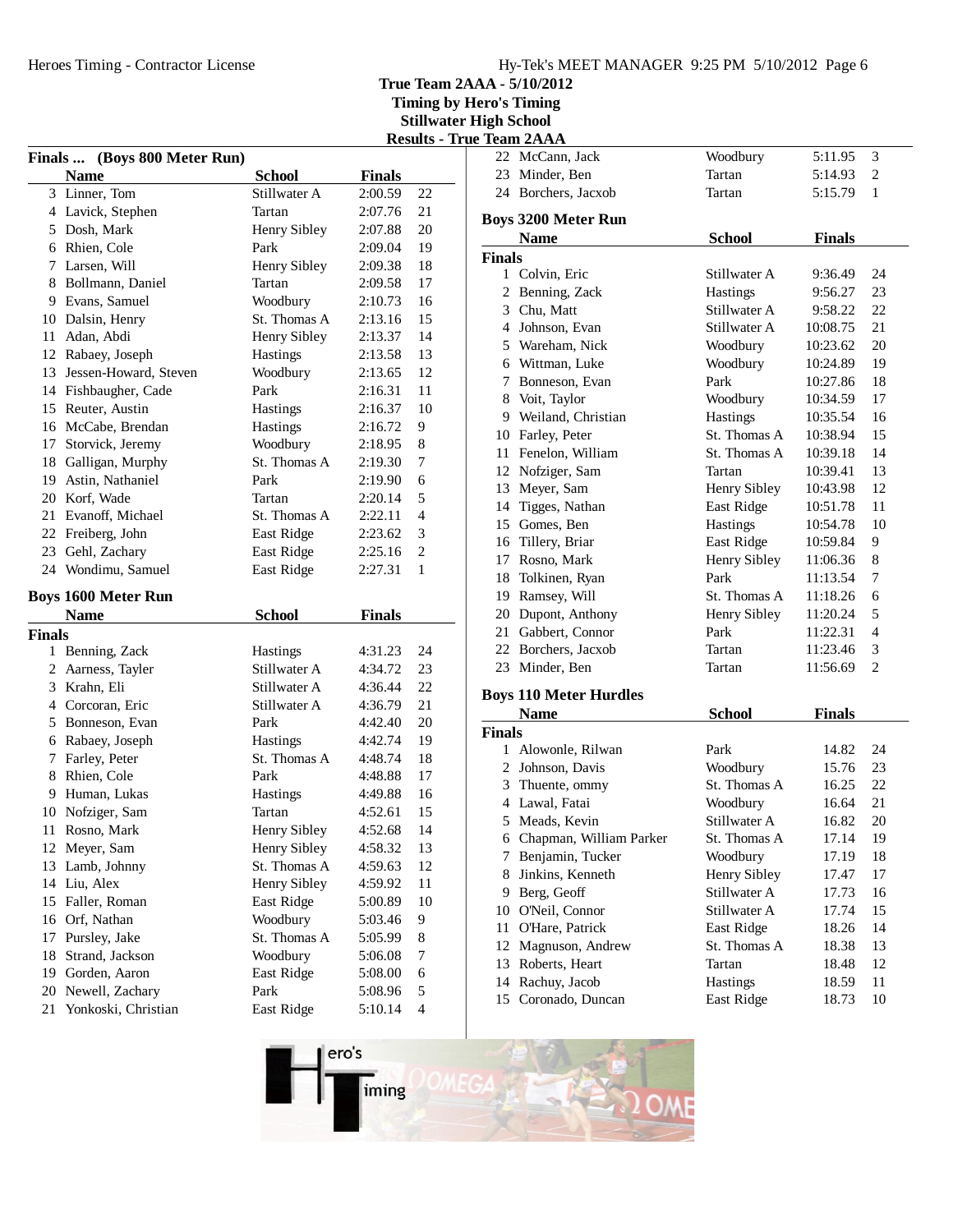**Timing by Hero's Timing**

**Stillwater High School**

|               |                                  |               |               | <b>Results - True</b> |
|---------------|----------------------------------|---------------|---------------|-----------------------|
|               | Finals  (Boys 110 Meter Hurdles) |               |               |                       |
|               | <b>Name</b>                      | <b>School</b> | <b>Finals</b> |                       |
|               | 16 Duebner, Carl                 | East Ridge    | 18.91         | 9                     |
|               | 17 Hildreth, Ian                 | Park          | 19.15         | 8                     |
|               | 18 Matheson, Joey                | Henry Sibley  | 19.57         | 7                     |
|               | 19 Rachuy, Andy                  | Hastings      | 19.86         | 6                     |
|               | 20 Boe, Matthew                  | Hastings      | 20.16         | 5                     |
|               | 21 Lichtfuss, Max                | Henry Sibley  | 20.45         | $\overline{4}$        |
|               | 22 Greene, Calvin                | Park          | 20.92         | 3                     |
|               | 23 Momoh, Waheed                 | Tartan        | 21.58         | 2                     |
|               | 24 Garay-Triviski, Jimmy         | Tartan        | 22.90         | 1                     |
|               | <b>Boys 300 Meter Hurdles</b>    |               |               |                       |
|               | <b>Name</b>                      | <b>School</b> | <b>Finals</b> |                       |
| <b>Finals</b> |                                  |               |               |                       |
|               | 1 Alowonle, Rilwan               | Park          | 37.03         | 24                    |
|               | 2 Johnson, Davis                 | Woodbury      | 40.09         | 23                    |
|               | 3 Meads, Kevin                   | Stillwater A  | 41.53         | 22                    |
|               | 4 McCarthy, Mike                 | Tartan        | 41.64         | 21                    |
|               | 5 Jinkins, Kenneth               | Henry Sibley  | 42.73         | 20                    |
|               | 6 Thuente, ommy                  | St. Thomas A  | 42.76         | 19                    |
|               | 7 Lawal, Fatai                   | Woodbury      | 43.08         | 18                    |
|               | 8 Chapman, William Parker        | St. Thomas A  | 43.45         | 17                    |
|               | 9 O'Hare, Patrick                | East Ridge    | 43.47         | 16                    |
|               | 10 Klein, Alex                   | Stillwater A  | 43.57         | 15                    |
|               | 11 Berg, Geoff                   | Stillwater A  | 43.87         | 14                    |
|               | 12 Roberts, Heart                | Tartan        | 44.40         | 13                    |
|               | 13 Magnuson, Andrew              | St. Thomas A  | 44.52         | 12                    |
|               | 14 Benjamin, Tucker              | Woodbury      | 45.17         | 11                    |
|               | 15 Rachuy, Jacob                 | Hastings      | 45.22         | 10                    |
|               | 16 Rachuy, Andy                  | Hastings      | 46.01         | 9                     |
|               | 17 Lichtfuss, Max                | Henry Sibley  | 46.22         | 8                     |
|               | 18 Coronado, Duncan              | East Ridge    | 46.53         | 7                     |
|               | 19 Newell, Zachary               | Park          | 47.55         | 6                     |
|               | 20 Duebner, Carl                 | East Ridge    | 47.60         | 5                     |
|               | 21 Boe, Matthew                  | Hastings      | 48.11         | $\overline{4}$        |
|               | 22 Momoh, Waheed                 | Tartan        | 48.82         | 3                     |
|               | 23 Greene, Calvin                | Park          | 50.57         | $\overline{2}$        |
|               | <b>Boys 4x100 Meter Relay</b>    |               |               |                       |
|               | <b>Team</b>                      | <b>Relay</b>  | <b>Finals</b> |                       |
| <b>Finals</b> |                                  |               |               |                       |
|               | 1 Park                           |               | 43.11         | 32                    |
| 2             | Woodbury                         |               | 43.53         | 28                    |
| 3             | Tartan                           |               | 45.14         | 24                    |
|               | 4 St. Thomas Academy             |               | 45.56         | 20                    |
|               | 5 Stillwater Area                |               | 45.89         | 16                    |
|               | 6 Henry Sibley                   |               | 47.84         | 12                    |
| 7             | Hastings                         |               | 48.18         | 8                     |

|               | Team 2AAA                     |              |               |          |  |
|---------------|-------------------------------|--------------|---------------|----------|--|
|               | East Ridge                    |              | DQ            |          |  |
|               |                               |              |               |          |  |
|               | <b>Boys 4x200 Meter Relay</b> |              |               |          |  |
|               | <b>Team</b>                   | <b>Relay</b> | Finals        |          |  |
| <b>Finals</b> |                               |              |               |          |  |
| 1<br>2        | Woodbury<br>Stillwater Area   |              | 1:31.64       | 32<br>28 |  |
|               |                               |              | 1:32.03       |          |  |
|               | 3 East Ridge                  |              | 1:32.82       | 24       |  |
|               | 4 Tartan                      |              | 1:33.26       | 20       |  |
|               | 5 St. Thomas Academy          |              | 1:34.81       | 16       |  |
|               | 6 Hastings                    |              | 1:36.02       | 12       |  |
|               | 7 Park                        |              | 1:40.32       | 8        |  |
|               | --- Henry Sibley              |              | DQ            |          |  |
|               | <b>Boys 4x400 Meter Relay</b> |              |               |          |  |
|               | Team                          | <b>Relay</b> | <b>Finals</b> |          |  |
| <b>Finals</b> |                               |              |               |          |  |
| 1             | Woodbury                      |              | 3:24.72       | 32       |  |
| 2             | Stillwater Area               |              | 3:26.63       | 28       |  |
|               | 3 Henry Sibley                |              | 3:33.44       | 24       |  |
|               | 4 Tartan                      |              | 3:33.57       | 20       |  |
|               | 5 Park                        |              | 3:35.11       | 16       |  |
|               | 6 St. Thomas Academy          |              | 3:36.80       | 12       |  |
|               | 7 Hastings                    |              | 3:36.90       | 8        |  |
|               | 8 East Ridge                  |              | 4:07.73       | 4        |  |
|               |                               |              |               |          |  |
|               | <b>Boys 4x800 Meter Relay</b> |              |               |          |  |
|               | <b>Team</b>                   | <b>Relay</b> | <b>Finals</b> |          |  |
| <b>Finals</b> |                               |              |               |          |  |
| 1             | Stillwater Area               |              | 8:22.65       | 32       |  |
|               | 2 Henry Sibley                |              | 8:28.87       | 28       |  |
|               | 3 Woodbury                    |              | 8:38.18       | 24       |  |
|               | 4 Park                        |              | 8:42.03       | 20       |  |
|               | 5 Hastings                    |              | 8:43.96       | 16       |  |
|               | 6 East Ridge                  |              | 8:58.23       | 12       |  |
| 7             | St. Thomas Academy            |              | 9:03.20       | 8        |  |
| 8             | Tartan                        |              | 9:08.62       | 4        |  |
|               | <b>Boys High Jump</b>         |              |               |          |  |
|               | Name                          | School       | Finals        |          |  |
| <b>Finals</b> |                               |              |               |          |  |
| 1             | Cline, Jayden                 | East Ridge   | $6 - 00.00$   | 24       |  |
| 2             | Gable, Mitchell               | East Ridge   | $6 - 00.00$   | 23       |  |
| 3             | Simoson, Gabriel              | Park         | $6 - 00.00$   | 22       |  |
|               | 4 Johnson, Will               | St. Thomas A | 5-10.00       | 21       |  |
| 5             | Johnson, Josh                 | Stillwater A | 5-10.00       | 19.5     |  |
|               | 5 Portz, Mark                 | Stillwater A | 5-10.00       | 19.5     |  |
| 7             | Richert, Triston              | Tartan       | 5-10.00       | 18       |  |
| 8             | Nnabuchi, Ike                 | Tartan       | 5-08.00       | 17       |  |
|               |                               |              |               |          |  |

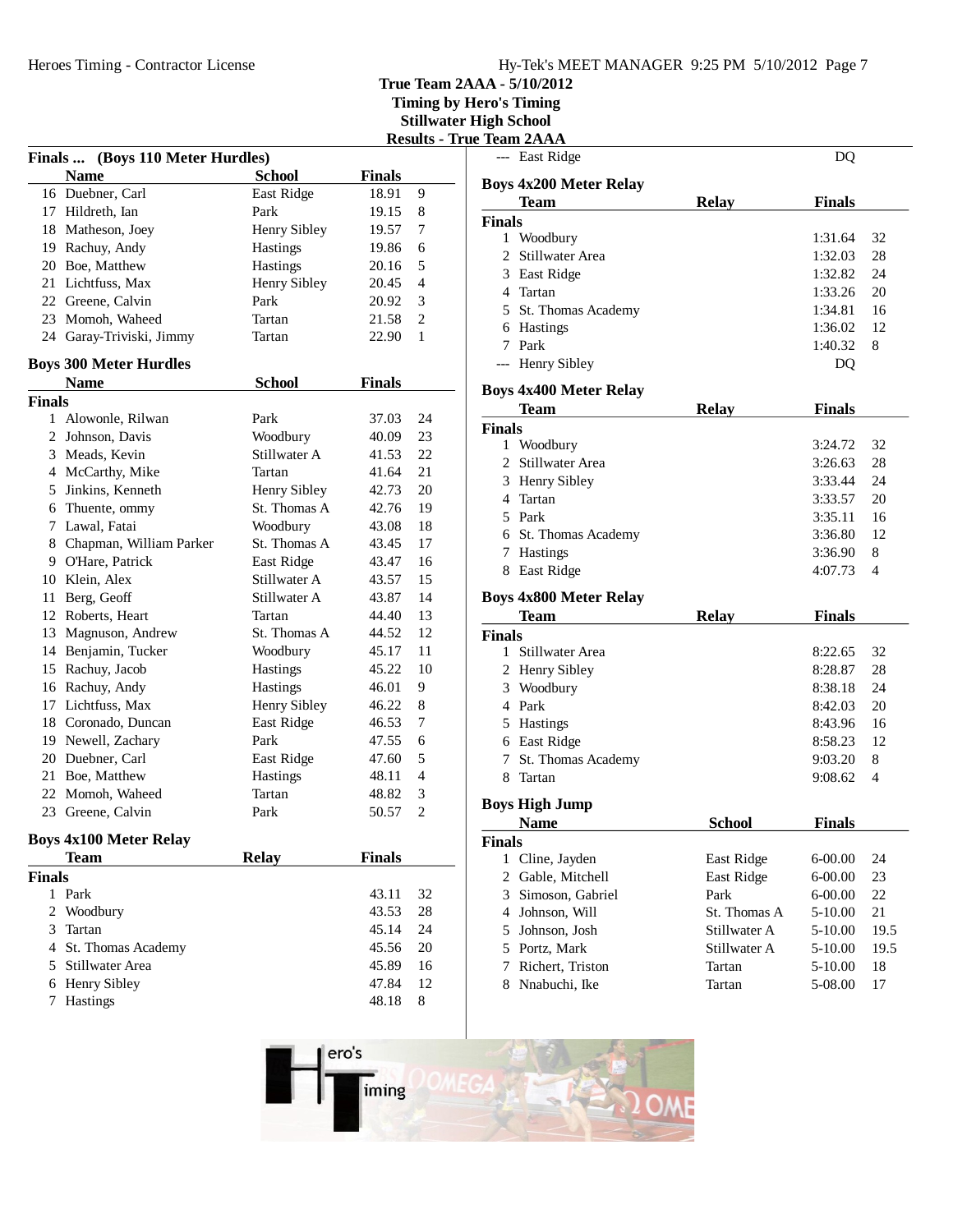# Hy-Tek's MEET MANAGER 9:25 PM 5/10/2012 Page 8

**True Team 2AAA - 5/10/2012**

**Timing by Hero's Timing Stillwater High School Results - True Team 2AAA**

| <b>Finals</b> | (Boys High Jump)       |                     |               |                |
|---------------|------------------------|---------------------|---------------|----------------|
|               | <b>Name</b>            | <b>School</b>       | <b>Finals</b> |                |
| 9             | Turner, Ethan          | Woodbury            | 5-08.00       | 16             |
|               | 10 O'Neil, Connor      | Stillwater A        | 5-08.00       | 15             |
| 11            | Kane, Alex             | <b>Hastings</b>     | 5-08.00       | 13.5           |
| 11            | Arrigoni, Louis        | Park                | 5-08.00       | 13.5           |
| 13            | Kistow, Cory           | East Ridge          | 5-08.00       | 12             |
|               | 14 Osifuye, Johnathan  | Woodbury            | 5-06.00       | 10.5           |
| 14            | Stevson, Alex          | St. Thomas A        | 5-06.00       | 10.5           |
|               | 16 Evansen, Wes        | <b>Hastings</b>     | 5-04.00       | 8.5            |
|               | 16 Lawal, Fatai        | Woodbury            | 5-04.00       | 8.5            |
|               | 18 Piram, Andrew       | St. Thomas A        | 5-04.00       | 7              |
| 19            | Solem, Tyler           | Henry Sibley        | 5-00.00       | 5.5            |
|               | 19 Gutierrez, Irving   | Park                | 5-00.00       | 5.5            |
| ---           | Olson-Holmly, Sol      | Henry Sibley        | NH            |                |
| ---           | Lynch, Devin           | Henry Sibley        | NΗ            |                |
|               | --- Wallisch, Dion     | Tartan              | NH            |                |
| ---           | Sieh, Brandon          | Hastings            | NH            |                |
|               | <b>Boys Pole Vault</b> |                     |               |                |
|               | <b>Name</b>            | <b>School</b>       | <b>Finals</b> |                |
| <b>Finals</b> |                        |                     |               |                |
|               | 1 Evansen, Wes         | Hastings            | 13-06.00      | 24             |
|               | 2 Matheson, Joey       | <b>Henry Sibley</b> | 13-00.00      | 23             |
|               | 3 O'Neil, Connor       | Stillwater A        | 13-00.00      | 22             |
| 4             | Zappa, Tim             | <b>Hastings</b>     | 12-06.00      | 21             |
| 5             | Gove, Danny            | Hastings            | 12-06.00      | 20             |
| 6             | Arrigoni, Louis        | Park                | 12-00.00      | 19             |
| 7             | Swenson, Allen         | East Ridge          | 12-00.00      | 18             |
| 8             | Tompkins, Sean         | Stillwater A        | 11-00.00      | 16.5           |
| 8             | Hildreth, Ian          | Park                | 11-00.00      | 16.5           |
|               | 10 Frascone, Marty     | Tartan              | 10-06.00      | 15             |
| 11            | Rossman, Tyler         | St. Thomas A        | 10-00.00      | 14             |
|               | 12 O'Leary, Jack       | <b>Henry Sibley</b> | 10-00.00      | 13             |
|               | 13 Giebel, Tony        | Stillwater A        | 10-00.00      | 12             |
| 14            | Bollmann, Daniel       | Tartan              | 9-00.00       | 10.5           |
| 14            | Shinnick, Daniel       | East Ridge          | 9-00.00       | 10.5           |
| 16            | Axdal, Matthew         | East Ridge          | 9-00.00       | 9              |
| 17            | Abramowicz, Max        | St. Thomas A        | 9-00.00       | 8              |
| 18            | Ayers, David           | Park                | 8-00.00       | 6              |
| 18            | Nguyen, Eric           | Tartan              | 8-00.00       | 6              |
| 18            | Fahey, Joe             | St. Thomas A        | 8-00.00       | 6              |
| 21            | Mohrbacher, Joseph     | Woodbury            | 8-00.00       | 4              |
| 22            | Buchmeier, Ryan        | Woodbury            | 8-00.00       | 3              |
| 23            | Hafiz, Robert          | Woodbury            | 8-00.00       | $\overline{c}$ |

| <b>Boys Long Jump</b> |                         |                 |               |                |
|-----------------------|-------------------------|-----------------|---------------|----------------|
|                       | <b>Name</b>             | <b>School</b>   | <b>Finals</b> |                |
| <b>Finals</b>         |                         |                 |               |                |
| $\mathbf{1}$          | Farley, D'Monte         | Park            | 21-11.25      | 24             |
| $\overline{2}$        | Guidera, Connor         | St. Thomas A    | 20-11.75      | 23             |
|                       | 3 Abodunde, Abiola      | Woodbury        | 20-09.00      | 22             |
| 4                     | Osifuye, Johnathan      | Woodbury        | 20-06.50      | 21             |
| 5                     | Ricci, Nate             | Stillwater A    | 20-05.00      | 20             |
| 6                     | Gutierrez, Irving       | Park            | 20-01.50      | 19             |
| 7                     | Cline, Kjetil           | East Ridge      | 20-01.50      | 18             |
| 8                     | Smallidge, Dylan        | Park            | 20-00.50      | 17             |
|                       | 9 Turner, Ethan         | Woodbury        | 19-10.75      | 16             |
|                       | 10 Morris, Jarred       | East Ridge      | 19-10.50      | 15             |
| 11                    | Smith, Zach             | Stillwater A    | 19-07.75      | 14             |
|                       | 12 Phelps, Jordan       | Stillwater A    | 19-07.50      | 13             |
|                       | 13 Futrell-McGee, Sean  | Henry Sibley    | 19-05.50      | 12             |
|                       | 14 Nnabuchi, Ike        | Tartan          | 18-08.00      | 11             |
|                       | 15 Evansen, Wes         | <b>Hastings</b> | 18-07.75      | 10             |
|                       | 16 McGeehan, Elijah     | Tartan          | 18-07.25      | 9              |
| 17                    | Johnson, Will           | St. Thomas A    | 18-07.00      | 8              |
|                       | 18 Conners, Michael     | St. Thomas A    | 17-10.00      | 7              |
|                       | 19 Kimmes, Dustin       | <b>Hastings</b> | 17-08.75      | 6              |
|                       | 20 Kalkwarf, Stacy      | Tartan          | 17-04.75      | 5              |
| 21                    | Corral, Victor          | Henry Sibley    | 17-03.75      | 4              |
|                       | 22 Nwokolo, Nnamdi      | East Ridge      | 16-09.25      | 3              |
| 23                    | Sieh, Brandon           | Hastings        | 15-07.75      | $\overline{2}$ |
|                       | 24 Lynch, Devin         | Henry Sibley    | 15-02.50      | $\mathbf{1}$   |
|                       | <b>Boys Triple Jump</b> |                 |               |                |

# **Boys Triple**

|               | Name               | School          | <b>Finals</b> |    |
|---------------|--------------------|-----------------|---------------|----|
| <b>Finals</b> |                    |                 |               |    |
| 1             | Alowonle, Rilwan   | Park            | 46-01.00      | 24 |
| 2             | Osifuye, Johnathan | Woodbury        | 44-04.50      | 23 |
| 3             | Guidera, Connor    | St. Thomas A    | 43-11.25      | 22 |
| 4             | Abodunde, Abiola   | Woodbury        | 43-09.75      | 21 |
| 5             | Turner, Ethan      | Woodbury        | 43-00.25      | 20 |
| 6             | Smallidge, Dylan   | Park            | 42-07.50      | 19 |
| 7             | Cline, Jayden      | East Ridge      | 42-04.25      | 18 |
| 8             | Johnson, Will      | St. Thomas A    | 40-06.75      | 17 |
| 9             | Liddell, Michael   | Stillwater A    | 40-00.00      | 16 |
| 10            | Matheson, Joey     | Henry Sibley    | 39-09.50      | 15 |
| 11            | O'Neil, Connor     | Stillwater A    | 38-01.25      | 14 |
| 12            | Wanovich, Nicholas | Stillwater A    | 37-07.50      | 13 |
| 13            | Balagot, Jeremy    | East Ridge      | 37-05.50      | 12 |
| 14            | Jinkins, Kenneth   | Henry Sibley    | 37-03.25      | 11 |
| 15            | Rabaey, Joseph     | <b>Hastings</b> | 36-08.25      | 10 |
| 16            | Pavlick, Joe       | St. Thomas A    | 36-07.00      | 9  |
| 17            | Nnabuchi, Ike      | Tartan          | 36-04.00      | 8  |